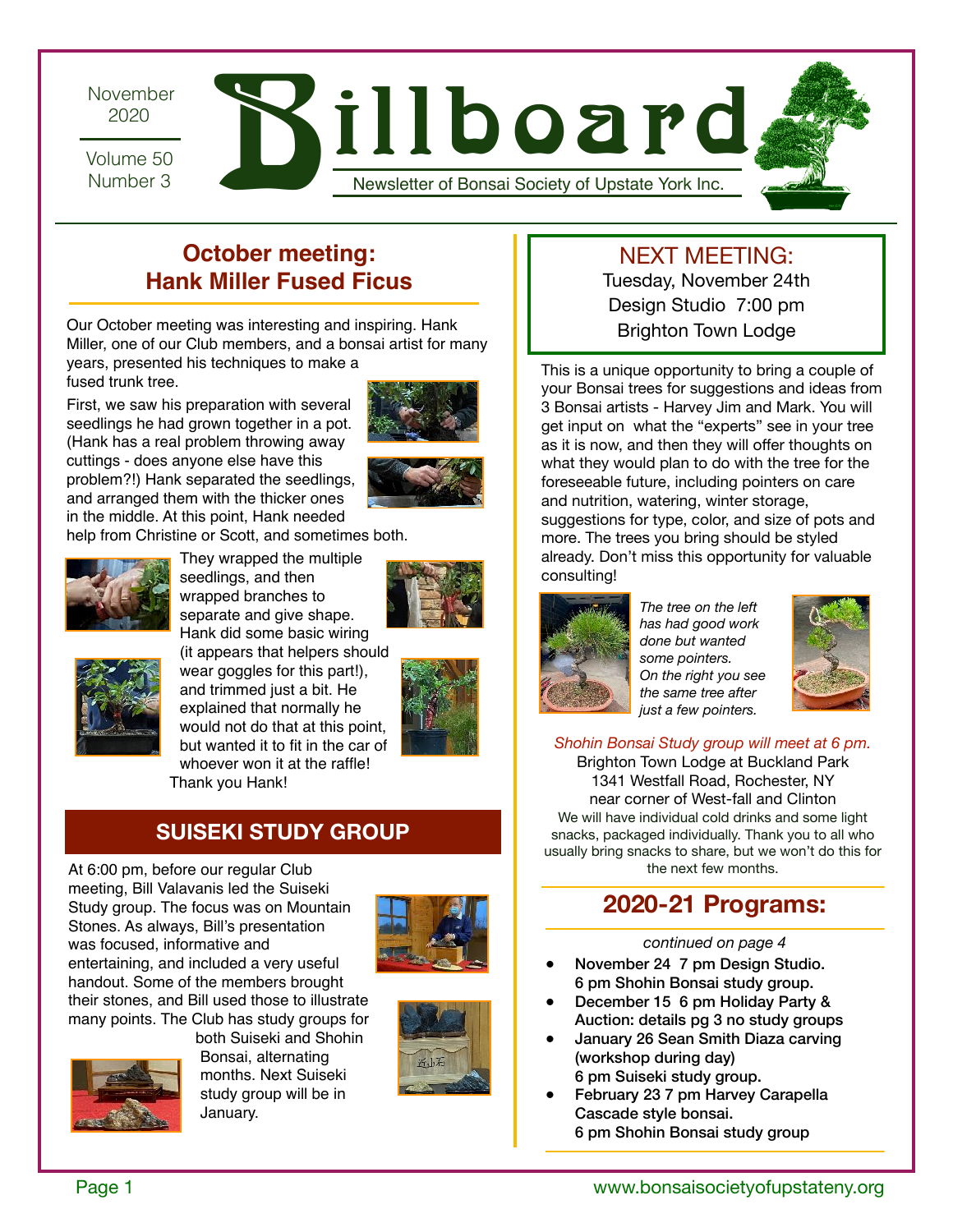### *From our President:*

#### Greetings Friends,

Well so far 2020 has been one helluva year!

In spite of all the challenges, set backs and emotional trials I hope you were able to find small silver linings like more time with your family and perhaps more time with your trees.

Everyone has been forced to deal with these unprecedented times and my hope is you all have made the best of it. I appreciate friends and family more than ever and for those we have not seen for some time you are all missed.

We have been meeting in small groups, social distancing and taking precautions to keep each other healthy. On Halloween Bill Valavanis & I did a Literati Bonsai Seminar which was a first of its kind and we hope to do another one in the future. The weather has been remarkable but they have started playing Christmas music on the radio so better make plans for your Bonsai today because winter is not far away!

- Mark

## *Read All About It in Blogs!*

and at the same time miss out on the most important Well into the millennium, everything moves at a fast pace AND online. While we still have books, many of our Bonsai teachers use the Blog format to share their knowledge, tips and pointers. As with books and You Tube videos, one can waste a lot of time reading Blogs, information. These are some of Bill's favorites - check them out!

#### **www.eisei-en.com Bjorn Bjorholm**

The official channel of professional bonsai artist Bjorn Bjorholm. Watch his excellent bonsai blogs, demos, podcast and other instructional tutorials. His numerous videos can also be found on YouTube. "Bonsai-U" is a free online bonsai tutorial platform and is issued every other Thursday. Subscribe to his blog. He also has an online shop, podcast and bonsai school. Eisei-En Bonsai Garden is located near Nashville, TN.

#### **www.bonsaitonight.com Jonas Dupuich**

Bonsai artist and teacher Jonas Dupuich writes the best educational blog twice weekly on many topics. His post archives cover species, techniques, care, exhibits and developments. Subscribe to his blog and podcast. He also offers video consulting, a forum and an online store. Bonsai Tonight nursery is located in Alameda, CA.

#### **www.bonsaimirai.com Ryan Neil**

Professional bonsai artist Ryan Neil offers "Bonsai Mirai Live" demonstrations/tutorials by paid subscriptions. However, there are often free programs as well as a free 7 day trial offered. An online store, forum, podcast and blog are available as well as instruction. Bonsai Mirai is located near Portland, OR.

## **Literati Seminar by project involved**

We believe this Seminar, devoted exclusively to Literati Bonsai, is the first not only in this country, but in the world. Our own Bill Valavanis and Mark Arpag let us in a fascinating walk through the history of Literati Bonsai, beginning, of course in China. Bill and Mark showed slides that presented this history through books, paintings and pictures of many trees.



Both Bill and Mark spoke of examples of Literati Bonsai,

and made the point that Literati is not as much a specific set of rules, but much more of a feeling.





Project Involved is a joint effort led by our

own club member John Wiessinger to focus on in depth examination of several aspects of the study of and work with Bonsai. Look for announcements about future events over the winter and the spring.





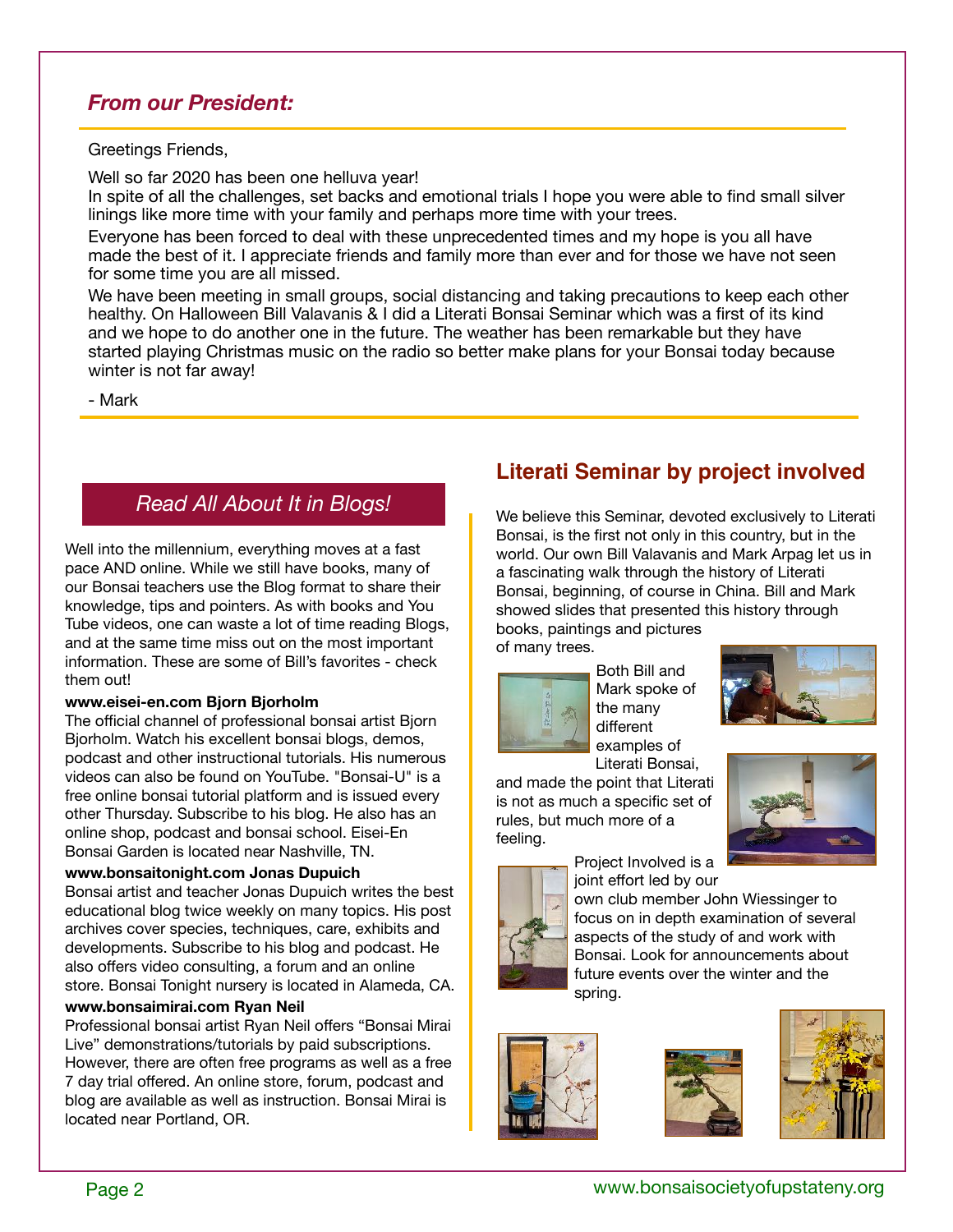# SHOHIN BONSAI CORNER

This month we will gather @ 6pm to discuss Shohin Bonsai in our alternating monthly study group. Since this is our Design Studio evening please bring in your Shohin or smaller miniature Bonsai for feed back & advice on care, design improvements, pot selection or any other questions. If you don't have Shohin size Bonsai, bring your questions or listen to the discussion & appreciate the trees. Discussion will revolve around what makes a good Shohin Bonsai and methods to improve them.

As a reminder, we will alternate Shohin Bonsai and Suiseki Study Groups, as listed in the calendar, p. 1&4.



The Ultimate Bonsai Handbook by Yukio Hirose, published by Tuttle Publishing – Rutland, Vermont.

 A new book designed for the beginner but containing information that would be of value to everyone. After covering the basics and important maintenance and care for your trees, it covers the development of 70 types of Bonsai in a series of successive photos. The book has over 1000 photos. The section on each individual tree includes month by month development and a very useful calendar for that particular tree. Finally, there is a short section on Kusamono for those who wish to look at companion plants. There is a section on displaying Bonsai indoors but look at that section with caution. The book also includes a very concise list of terms used in Bonsai. The only drawback to the book when you first read it is the author lists the trees by Japanese terms and not English. The scientific nomenclature of trees is insufficient but then how many of us use those terms on a regular basis. He does use common names for each tree.

You'll enjoy looking through this book. — Joe Lentner, librarian

## Details about Holiday party and auction

As we all know, this year is different in many ways. Our Holiday party will be no exception. Usually, we bring food to share, and our caterer-in-chief, Rick Marriott, puts on a nice spread of shrimp, and other special delights. This year we need to plan more carefully, and arrange our food in advance, so that it can be individually wrapped.

Please make your reservation by Tuesday, Dec. 1, which is when the December Billboard will come out. Please send your reservation to Diane Koretz:

treasurer@bonsaisocietyofupstateny.org

As for the true highlight of the Party, start making your plans now for our Auction. First, use this opportunity to share something special. Please wrap the item(s) and mark if it is bonsai related. PLEASE - no gag gifts. Trees are welcome, unwrapped. Then bring your cash, checkbook and/or card to bid early and often. This is a wonderful fundraiser for the club, and the funds raised support our club's programs, including speakers.

### In Memoriam



Our club, and everyone she has ever spent time with, has lost a valued person with the passing of Alice Chen. She always had a smile and lots of heart and talent. Alice was very eager to participate, to answer any questions, and to help us all. We will all miss Alice.